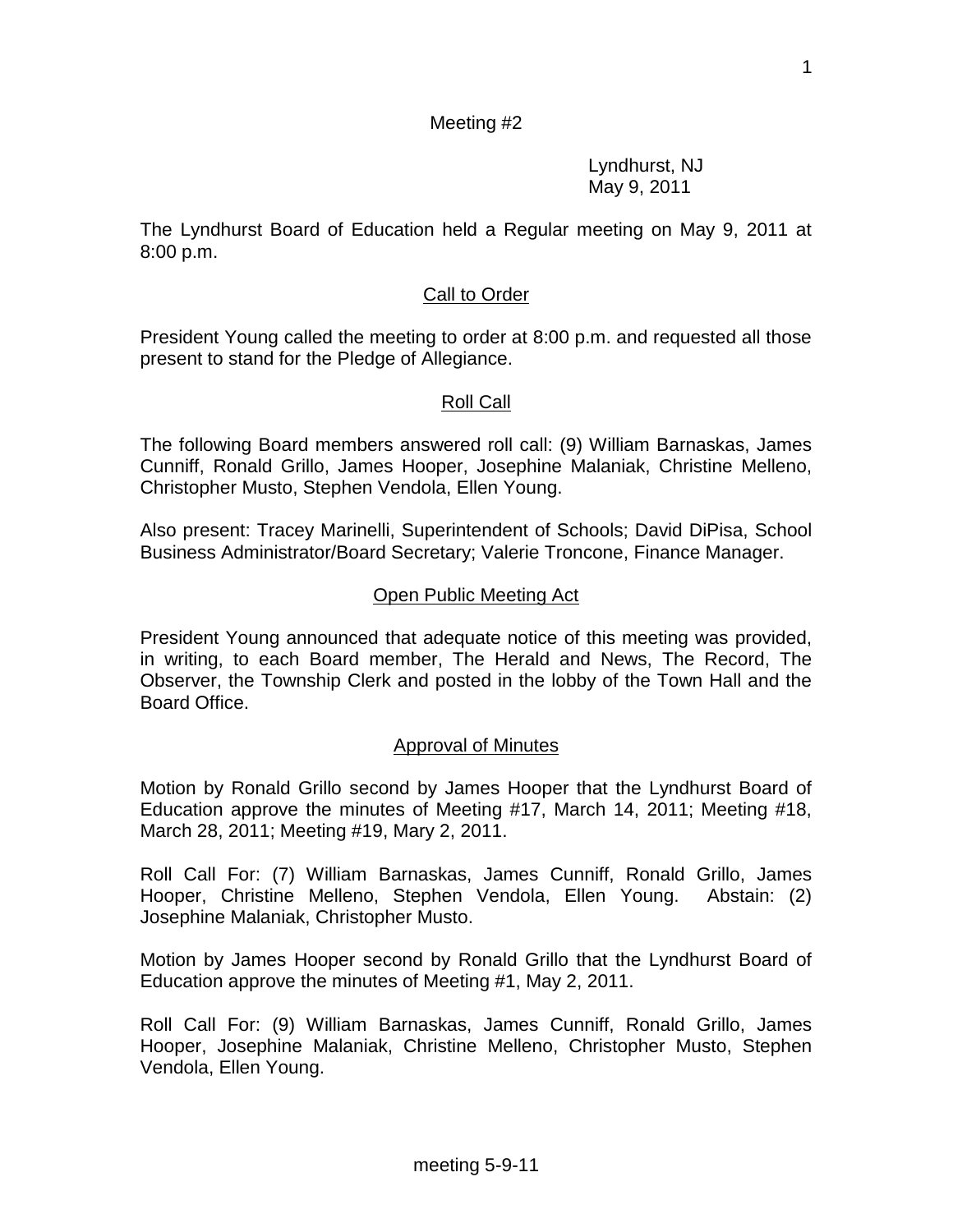#### Finance Committee

Any Board member who takes exception to any of the following listed actions under the category of Finance & Negotiations may so indicate now and a separate motion for each of the excepted actions will be entertained.

Motion made by James Cunniff second by Ronald Grillo that the following Finance & Negotiations actions of the Board numbered 1 through 12 exception actions be adopted.

Roll Call For: (9) William Barnaskas, James Cunniff, Ronald Grillo, James Hooper, Josephine Malaniak, Christine Melleno, Christopher Musto, Stephen Vendola, Ellen Young.

- 1. BE IT RESOLVED, by the Lyndhurst Board of Education that it has received and accepts the financial reports of the Secretary and Treasurer of School Monies for the months ended March 31, 2011 and April 30, 2011 and certifies that the reports indicate that no major account or fund is overexpended in violation of NJAC 6A:23-2.11(a) and that sufficient funds are available to meet the district's financial obligations for the remainder of the school year. A copy of the certification shall be included in the minutes.
- 2. BE IT RESOLVED, that the payroll for the month ended April 30, 2011 be and the same is hereby approved and ordered paid:

Payroll \$1,867,206.21

3. BE IT RESOLVED, that the attached list of supplies received and services rendered to the Board of Education of the Township of Lyndhurst, County of Bergen, for the month ended May 9, 2011 be and the same are hereby approved and ordered paid:

| Current Expense (Fund 11)<br>Special Revenue (Fund 20) | \$ | \$1,379,494.33<br>23,753.62 |
|--------------------------------------------------------|----|-----------------------------|
| Total                                                  |    | \$1,403,247.95              |
| Debt Service (Fund 40)                                 | S  | 161,986.25                  |
| <b>General Ledger</b>                                  | S. | 123,622.14                  |
| Accounts Payable (Fund 20)                             |    | 13,899.00                   |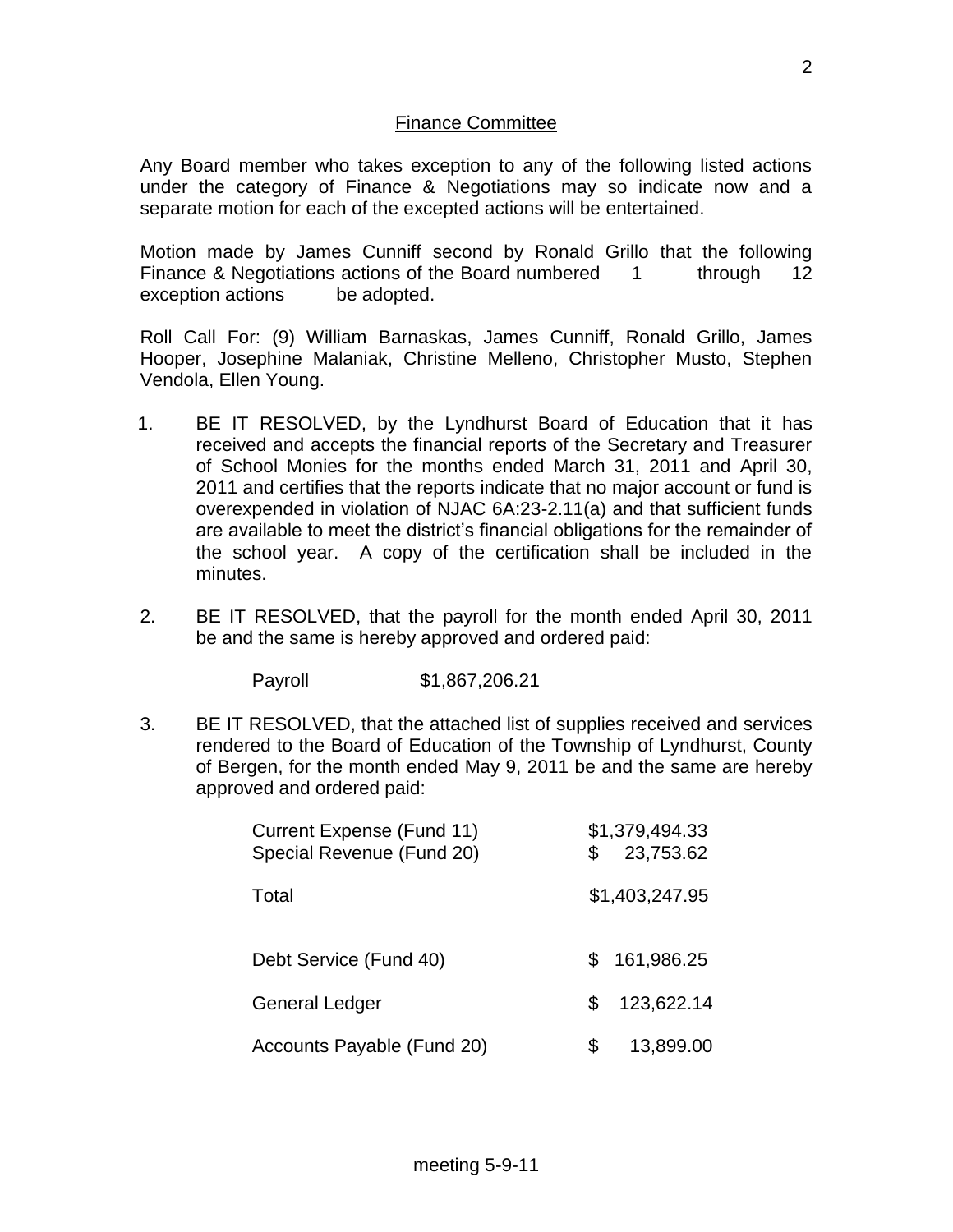4. BE IT RESOLVED, that the ACCP/BCCP supplies received and services rendered to the Board of Education of the Township of Lyndhurst, County of Bergen, for the month of April 2011, be and the same are hereby approved and ordered paid:

| <b>Payroll/Payroll Taxes</b> | \$14,747.60  |
|------------------------------|--------------|
| Supplies/Telephone/Misc      | 298.77       |
| <b>Tuition Refunds</b>       | SS.<br>$-0-$ |
|                              |              |
| Total                        | \$15,046.37  |

5. BE IT RESOLVED, that cafeteria services rendered to the Board of Education of the Township of Lyndhurst, County of Bergen, for the month of April 2011, be and the same are hereby approved and ordered paid:

| <b>Payroll/Payroll Taxes</b> | \$41,585.55 |
|------------------------------|-------------|
| Services                     | \$43,882.26 |

- 6. BE IT RESOLVED, that the Lyndhurst Board of Education approve the attached transfers for the months of March and April 2011.
- 7. BE IT RESOLVED, that the Lyndhurst Board of Education continue to participate in the South Bergen Workers Compensation Insurance Program for the 2011-2012 school year.
- 8. BE IT RESOLVED, that the Lyndhurst Board of Education does hereby approve an agreement with the South Bergen Jointure Commission, an approved coordinated Transportation Service Agency, for the purposes of transporting students in accordance with Chapter 53, P.L. 1997 for the time period of July 1, 2011 to June 30, 2012. The services to be provided include, but are not limited to, the coordinated transportation of non-public, out-of-district special education, vocational, summer programs and athletic and field trips.
- 9. BE IT RESOLVED, that the Lyndhurst Board of Education approve the following tax shelter annunities:

AXA Equitable Life Assurance Society First Investors Corporation Metropolitan Life Insurance Company Lincoln Investments

10. BE IT RESOLVED, that the Lyndhurst Board of Education contract with Educational Data Services, Inc. for the 2011-2012 school year for the following:

Licensing & Maintenance Fee \$7,895.00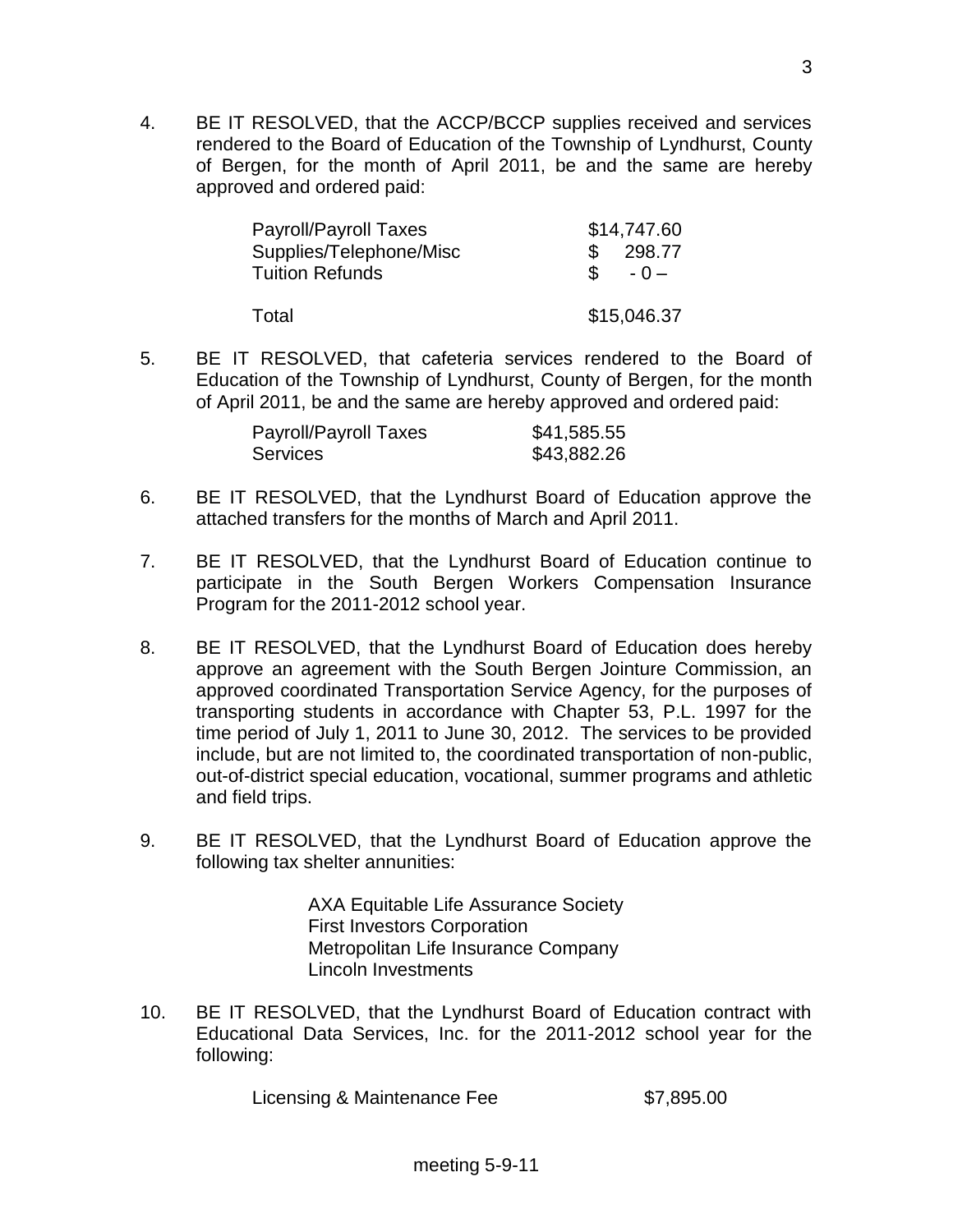- 11. BE IT RESOLVED, that the Lyndhurst Board of Education contract with the South Bergen Jointure Commission for the use of two (2) classrooms in Jefferson School for the 2011-2012 school year at a fee of \$64,300.00.
- 12. BE IT RESOLVED, that the Lyndhurst Board of Education contract with Jersey Elevator, Aberdeen, New Jersey for elevator maintenance at Lyndhurst High School, Jefferson School and Board Office at a fee of \$350.00 per quarter (\$1,400.00 per year) for the 2011-2012 school year.

## Education & Curriculum Committee

Any Board member who takes exception to any of the following listed actions under the category of Education & Curriculum may so indicate now and a separate motion for each of the excepted actions will be entertained.

Motion made by Josephine Malaniak second by Ronald Grillo that the following Education & Curriculum actions of the Board numbered 1 through 4 exception actions be adopted.

Roll Call For: (9) William Barnaskas, James Cunniff, Ronald Grillo, James Hooper, Josephine Malaniak, Christine Melleno, Christopher Musto, Stephen Vendola, Ellen Young.

1. BE IT RESOLVED, that the Lyndhurst Board of Education approve the following graduation schedule for June 2011.

#### Lyndhurst High School Graduation June 17, 2011 6:30 p.m. Athletic Field

# Elementary School Graduation June 20, 2011

| <b>Franklin School</b><br><b>Meadowlands Environment Center</b> | 6:00 p.m. |
|-----------------------------------------------------------------|-----------|
| Jefferson School<br>Jefferson School Multi-Purpose Room         | 6:30 p.m. |
| Lincoln School<br>Lyndhurst Town Park/Senior Citizen Center     | 6:30 p.m. |
| <b>Roosevelt School</b><br>Lyndhurst High School Auditorium     | 6:30 p.m. |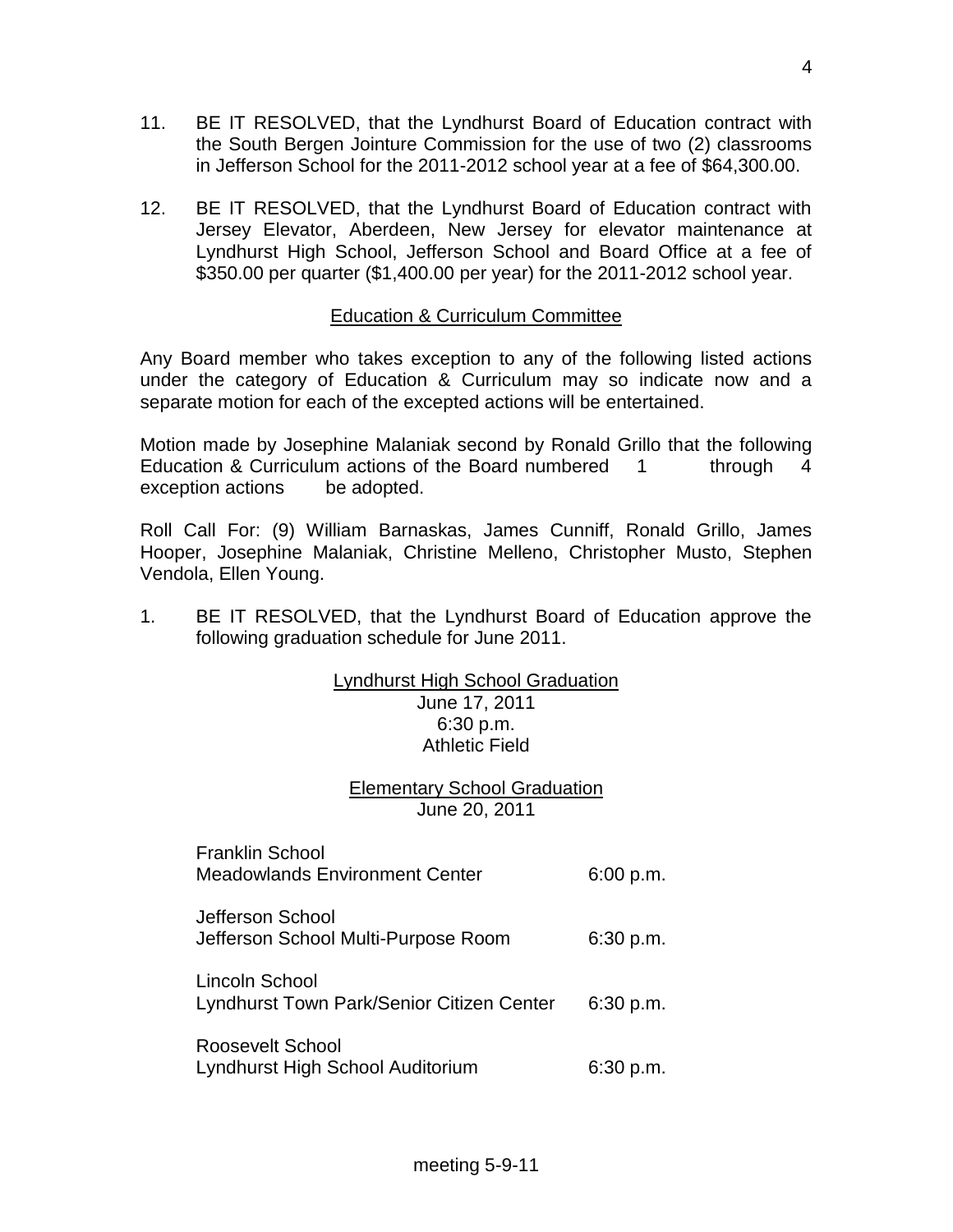Washington School Washington School Auditorium 6:30 p.m.

2. BE IT RESOLVED, that the Lyndhurst Board of Education approve the following schedule for the closing of school June 2011.

June 15, 2011 \*HIGH SCHOOL ONLY\* High School students dismissed at 1:00 p.m. High School teachers dismissed at 3:09 p.m.

June 16, 2011 Elementary school students dismissed at 1:00 p.m. Elementary school teachers dismissed at 3:20 p.m.

High School students dismissed at 1:00 p.m. High School teachers dismissed at 3:09 p.m.

June 17, 2011 High School Graduation at 6:30 p.m.

Elementary school students dismissed at 1:00 p.m. Elementary school teachers dismissed at 3:20 p.m.

High School students dismissed at 1:00 p.m. High School teachers dismissed at 3:09 p.m. or 1:00 p.m. if assigned graduation duties

June 20, 2011 Elementary School Graduation at 6:30 p.m.

Elementary school students dismissed at 1:00 p.m. Elementary teachers dismissed at 3:20 p.m. or 1:00 if assigned graduation duties

High School students dismissed at 1:00 p.m. High School teachers dismissed at 3:09 p.m.

3. BE IT RESOLVED, that the Lyndhurst Board of Education adopt curriculum as outlined in the Program of Studies 2011-12 for the Lyndhurst High School. Copy of Program of Studies 2011-12 on file in the Superintendent's Office and Lyndhurst High School as required by monitoring regulation.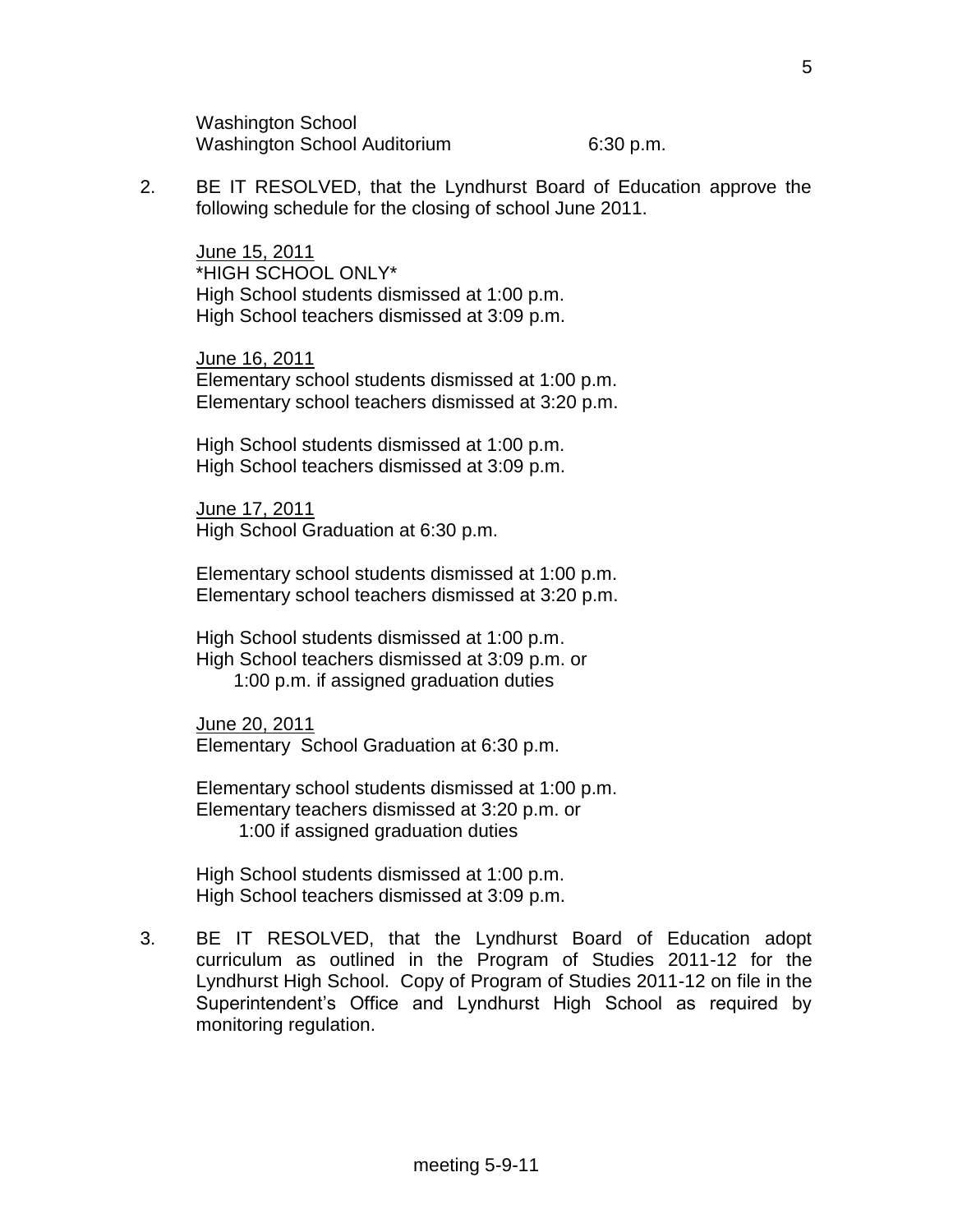4. BE IT RESOLVED, that the Lyndhurst Board of Education approve an Extended School Year Program from July 7, 2011 to July 29, 2011 for Lyndhurst students, to be housed in Jefferson School.

## Facilities & District Planning

Any Board member who takes exception to any of the following listed actions under the category of Facilities & District Planning may so indicate now and a separate motion for each of the excepted actions will be entertained.

Motion made by Ronald Grillo second by James Hooper that the following Facilities & District Planning actions of the Board numbered 1 through 2 exception actions be adopted.

Roll Call For: (9) William Barnaskas, James Cunniff, Ronald Grillo, James Hooper, Josephine Malaniak, Christine Melleno, Christopher Musto, Stephen Vendola, Ellen Young.

1. BE IT RESOLVED, that the Lyndhurst Board of Education approve the Final Eligible Costs (FEC) by the Office of School Facilities regarding the following projects pursuant to the Educational Facilities Construction and Financing Act, P.L. 2000, c.72, as amended.

SITE SITE STATE PROJECT NO.

| Lyndhurst HS             | 2860-050-10-1010 |
|--------------------------|------------------|
| <b>Columbus School</b>   | 2860-060-10-1001 |
| <b>Franklin School</b>   | 2860-070-10-1008 |
| <b>Franklin School</b>   | 2860-070-10-1011 |
| Jefferson School         | 2860-080-10-1002 |
| Jefferson School         | 2860-080-10-1005 |
| Lincoln School           | 2860-090-10-1003 |
| Lincoln School           | 2860-090-10-1012 |
| <b>Washington School</b> | 2860-120-10-1009 |
| <b>Washington School</b> | 2860-120-10-1007 |
| <b>Roosevelt School</b>  | 2860-110-10-1006 |
| Roosevelt School         | 2860-110-10-1004 |

2. BE IT RESOLVED, that the Lyndhurst Board of Education request an eighteen (18) month extension from the New Jersey School Development Authority for the following projects:

## SITE SITE STATE PROJECT NO.

Lyndhurst HS 2860-050-10-1010 Columbus School 2860-060-10-1001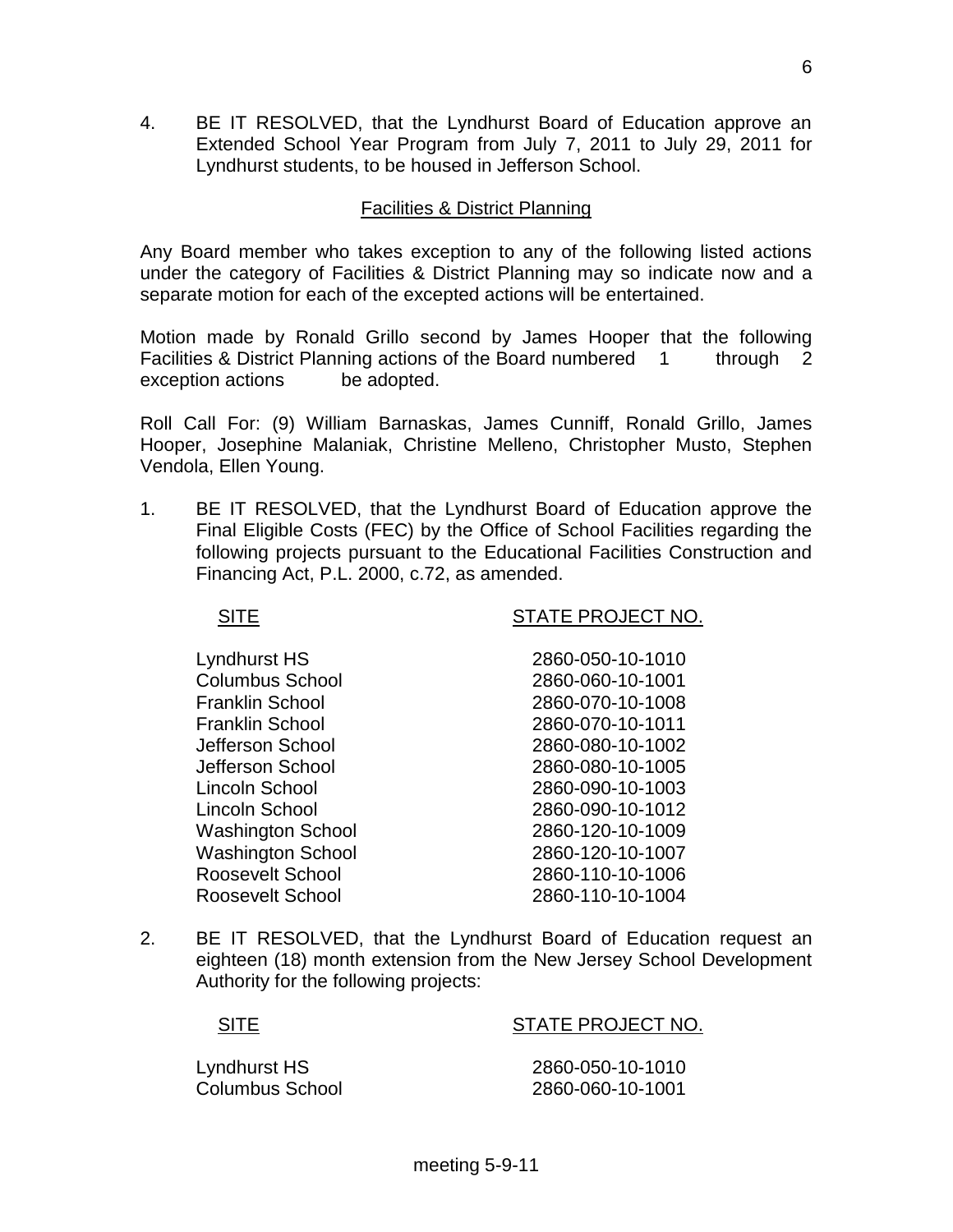| <b>Franklin School</b>   | 2860-070-10-1008 |
|--------------------------|------------------|
| <b>Franklin School</b>   | 2860-070-10-1011 |
| Jefferson School         | 2860-080-10-1002 |
| Jefferson School         | 2860-080-10-1005 |
| Lincoln School           | 2860-090-10-1003 |
| Lincoln School           | 2860-090-10-1012 |
| <b>Washington School</b> | 2860-120-10-1009 |
| <b>Washington School</b> | 2860-120-10-1007 |
| <b>Roosevelt School</b>  | 2860-110-10-1006 |
| Roosevelt School         | 2860-110-10-1004 |
|                          |                  |

## Rules and Regulations Committee

Any Board member who takes exception to any of the following listed actions under the category of Rules & Regulations may so indicate now and a separate motion for each of the excepted actions will be entertained.

Motion made by Stephen Vendola second by Christine Melleno that the following Rules and Regulations actions of the Board numbered 1 through 3 exception actions be adopted.

Roll Call For: (9) William Barnaskas, James Cunniff, Ronald Grillo, James Hooper, Josephine Malaniak, Christine Melleno, Christopher Musto, Stephen Vendola, Ellen Young.

- 1. BE IT RESOLVED, that the Lyndhurst Board of Education approve the Seniority List of all certified staff members of the Lyndhurst Public School District 2010-11 school year. A copy is in the confidential file in the Superintendent's Office.
- 2. BE IT RESOLVED, that the Lyndhurst Board of Education accept a generous donation of 2-DELL towers, keyboards, monitors and mouses from Connie Violante, Lyndhurst.
- 3. BE IT RESOLVED, that the Lyndhurst Board of Education approve the following use of school facilities:

meeting 5-9-11

| Organization          | Place              | Time, Date, Purpose                                  |
|-----------------------|--------------------|------------------------------------------------------|
| Lyndhurst Parks Dept. | Jefferson<br>Field | 4:00 pm-7:30 pm<br>Monday-Friday<br>April, May, June |

T-Ball Practice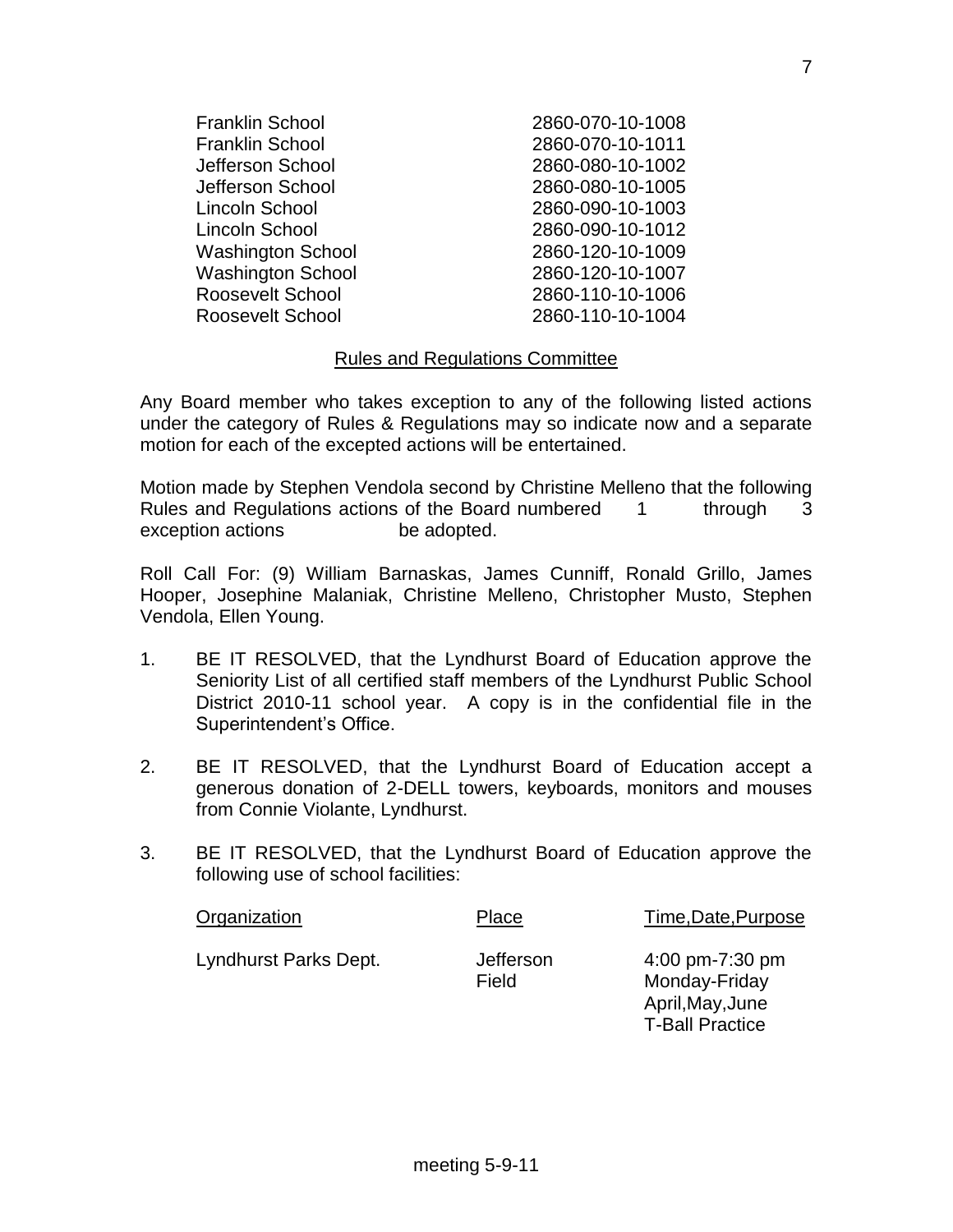| Lyndhurst Girls'<br>Softball              | Lyndhurst HS<br><b>Football Field</b>       | 5:00 pm-8:00 pm<br>4/6, 11, 13, 18, 20,<br>25,27; 5/2,4,9,11,<br>16, 18, 23, 25/11<br><b>T-Ball Softball</b> |
|-------------------------------------------|---------------------------------------------|--------------------------------------------------------------------------------------------------------------|
| Woman's Club of<br>Lyndhurst              | Lyndhurst HS<br>Fern Parking Lot            | 9:30 am-1:00 pm<br>6/12/11<br>Car Wash                                                                       |
| <b>Ellis Dance Studio</b>                 | Lyndhurst HS<br>Auditorium &<br>Classroom   | 1:00 pm-3:00 pm<br>6/18/11<br>Recital                                                                        |
| <b>Sweetest Sounds Music</b>              | Lyndhurst HS<br>Auditorium                  | 10:30 am-5:00 pm<br>6/12/11<br>Recital                                                                       |
| LHS Class of '76                          | Lyndhurst HS                                | 11:00 am-12:00 pm<br>6/11/11<br><b>Tour High School</b>                                                      |
| LHS Class of '61                          | Lyndhurst HS                                | 4:00 pm-6:00 pm<br>9/30/11<br>Alumni Tour                                                                    |
| <b>Lyndhurst Council</b><br>of PTA's      | Jefferson<br>Gym                            | 7:00 pm-10:00 pm<br>4/12/11<br><b>Candidates Forum</b>                                                       |
| <b>Lyndhurst HS PTSA</b>                  | Lyndhurst HS<br><b>Front Lawn</b><br>by Gym | 7:00 am-10:00 am<br>5/23/11<br><b>Clothing Drive</b>                                                         |
| <b>Washington School</b><br>Class of 2011 | Washington<br>Driveway                      | 9:00 am-2:00 pm<br>4/16/11<br>Car Wash                                                                       |
| Washington School PTA                     | Washington<br>Gym                           | 9:00 am-3:00 pm<br>4/12,13/11<br><b>Book Fair</b>                                                            |
| Roosevelt School PTA                      | Lyndhurst HS<br>Auditorium                  | 7:30 am-3:30 pm<br>6/14/11<br>Cultural Arts Prog.                                                            |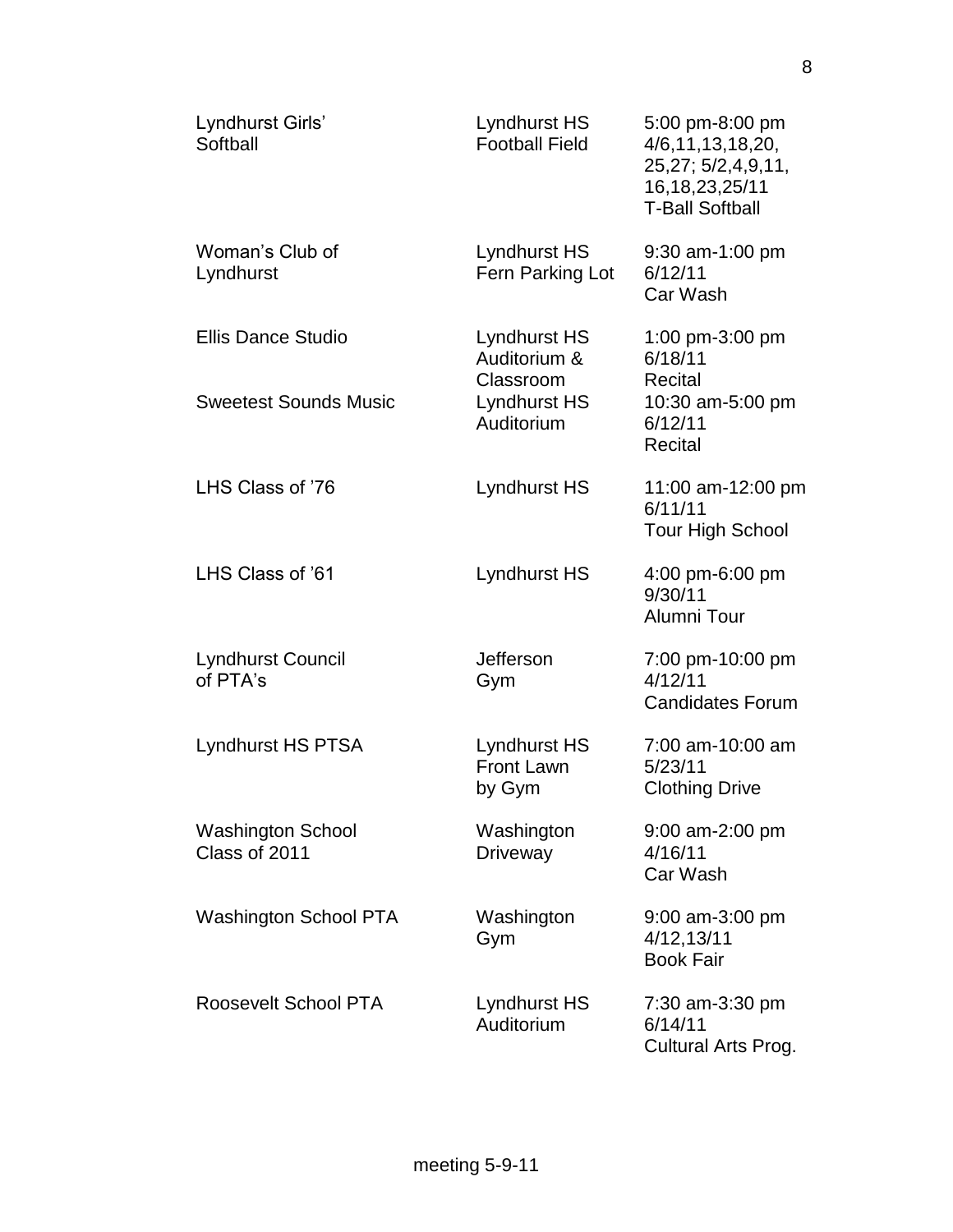| <b>Franklin School Class</b><br>of 2012 | Franklin<br>Parking Lot | $9:00$ am-1:00 pm<br>6/11/11<br>Car Wash            |
|-----------------------------------------|-------------------------|-----------------------------------------------------|
| Parents of Columbus/<br>Lincoln Schools | Jefferson<br>Gym        | 6:00 pm-9:00 pm<br>5/13/11<br>Movie Night           |
| Franklin School PTA                     | Franklin Art Room       | $9:00$ am-3:00 pm<br>5/26,27/11<br><b>Book Fair</b> |
| Roosevelt School PTA                    | Roosevelt Gym           | 6:00 pm-8:00 pm<br>6/7/11<br>Reflections Awards     |

## Student Activities & Recognition Committee

Any Board member who takes exception to any of the following listed actions under the category of Student Activities & Recognition may so indicate now and a separate motion for each of the excepted actions will be entertained.

Motion made by Christine Melleno second by Ronald Grillo that the following Student Activities & Recognition actions of the Board numbered 1 through 3 exception actions be adopted.

Roll Call For: (9) William Barnaskas, James Cunniff, Ronald Grillo, James Hooper, Josephine Malaniak, Christine Melleno, Christopher Musto, Stephen Vendola, Ellen Young.

- 1. BE IT RESOLVED, that the Lyndhurst Board of Education approve home instruction for one (1) student, subject to state approval.
- 2. BE IT RESOLVED, that the Lyndhurst Board of Education approve our own Extended School Year "ESY" Program for our classified students, coordinating our program with the South Bergen Jointure. An Extended School Year "ESY" is only offered for those students who would experience serious regression if they did not have a summer program. There will be three classes for students in Grades PreK-5, serving approximately 28-30 students, utilizing five classrooms in Jefferson School from July  $7 -$  July 29, 2011, a total of 17 class days.
- 3. BE IT RESOLVED, that the Lyndhurst Board of Education grant permission to continue with the Wrestling Co-Op Program between Lyndhurst High School and North Arlington High School for the 2011-12 school year.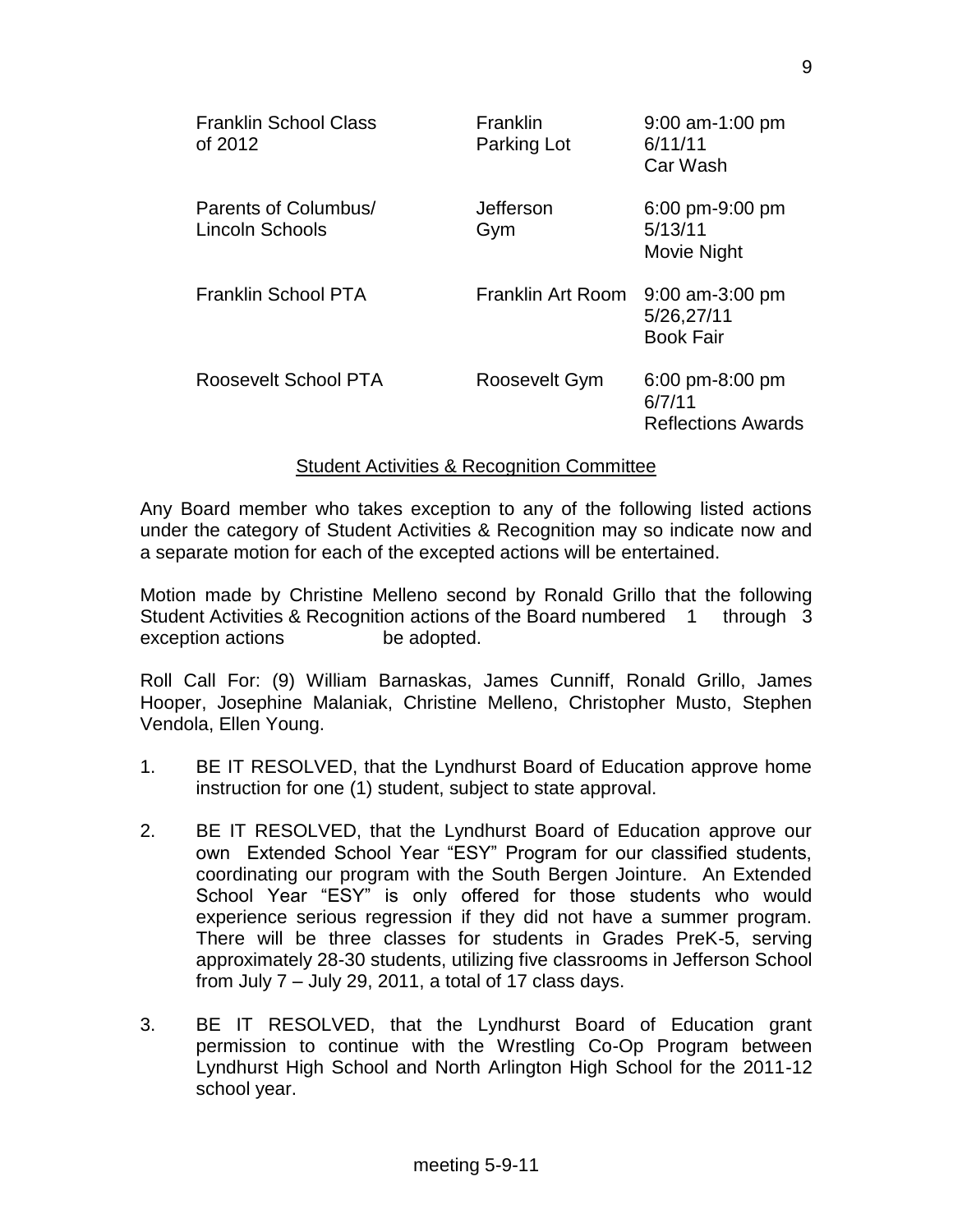## Personnel Committee

Any Board member who takes exception to any of the following listed actions under the category of Personnel may so indicate now and a separate motion for each of the excepted actions will be entertained.

Motion made by Christine Melleno second by Ronald Grillo that the following Personnel actions of the Board numbered 1 through 22 exception actions be adopted.

Roll Call For: (9) William Barnaskas, James Cunniff, Ronald Grillo, James Hooper, Josephine Malaniak, Christine Melleno, Christopher Musto, Stephen Vendola, Ellen Young.

- 1. BE IT RESOLVED, at the recommendation of Tracey L. Marinelli, Superintendent of Schools, that the Lyndhurst Board of Education accept the retirement of Denise Kane, High School Business & Technology Department, effective July 1, 2011, with regret.
- 2. BE IT RESOLVED, at the recommendation of Tracey L. Marinelli, Superintendent of Schools, that the Lyndhurst Board of Education accept the retirement of Francine DeBellis, Kindergarten Teacher, Washington School, effective June 30, 2011, with regret.
- 3. BE IT RESOLVED, at the recommendation of Tracey L. Marinelli, Superintendent of Schools, that the Lyndhurst Board of Education accept the retirement of Jamie Jasinski, Kindergarten Teacher, Franklin School, effective June 30, 2011, with regret.
- 4. BE IT RESOLVED, at the recommendation of Tracey L. Marinelli, Superintendent of Schools, that the Lyndhurst Board of Education accept the resignation of Mahek Handiwala, Special Education Teacher, High School, effective June 30, 2011.
- 5. BE IT RESOLVED, at the recommendation of Tracey L. Marinelli, Superintendent of Schools, that the Lyndhurst Board of Education grant Elaine Catanese, Lincoln School Teacher, a Maternity Leave of Absence, with the use of accumulated sick days from May 27, 2011 to September 30, 2011. Family Leave Act from October 1, 2011 with a return to work date on February 1, 2012 .
- 6. BE IT RESOLVED, at the recommendation of Tracey L. Marinelli, Superintendent of Schools, that the Lyndhurst Board of Education grant Jennifer Paterno, High School Social Studies Teacher, a Maternity Leave of Absence with use of the Family Leave Act from September 6, 2011 with a return to work date on December 5, 2011.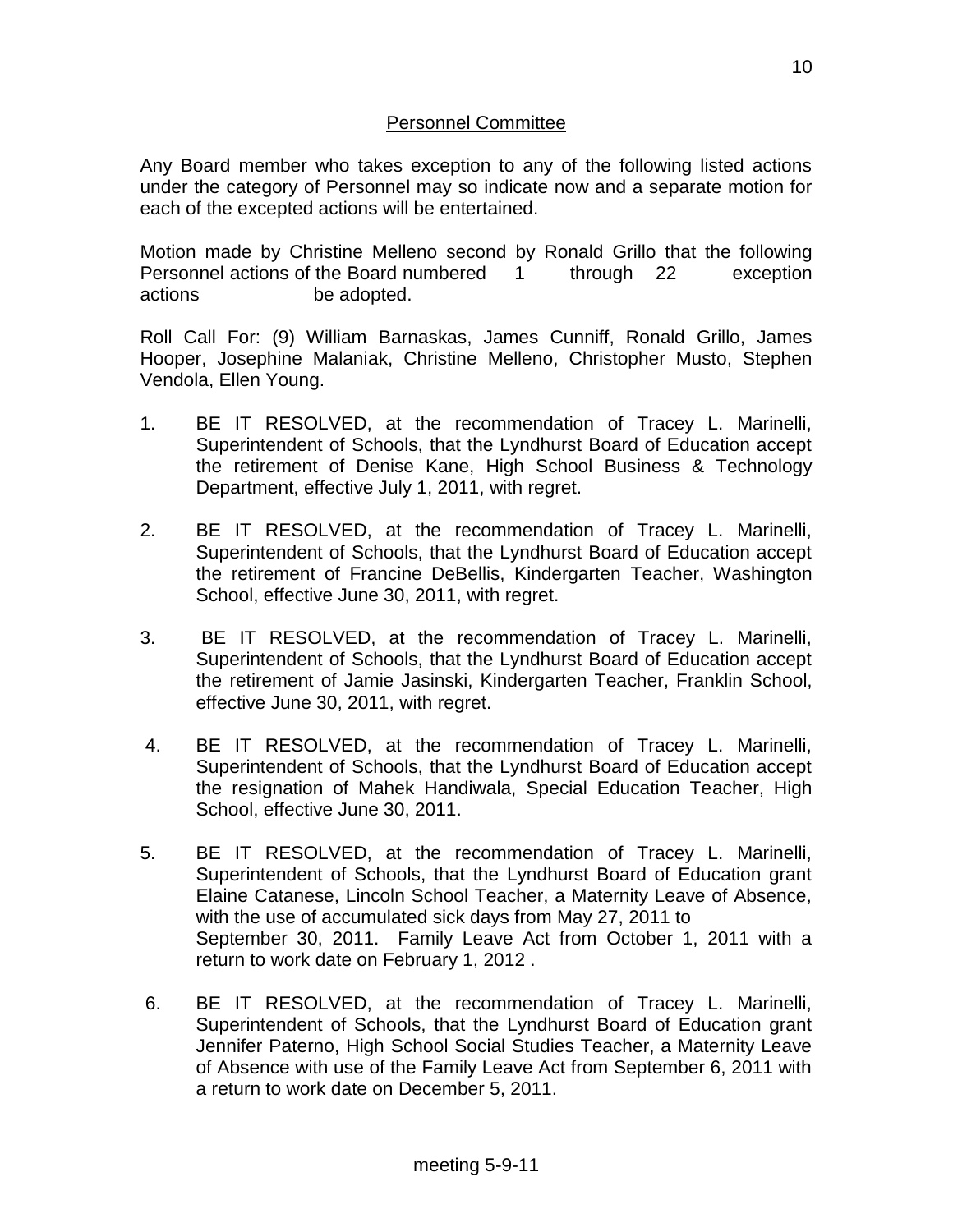- 7. BE IT RESOLVED, at the recommendation of Tracey L. Marinelli, Superintendent of Schools, that the Lyndhurst Board of Education pay Dennis S. Sluka, a consultant fee of \$300.00 a day, as needed, effective March 28, 2011.
- 8. BE IT RESOLVED, at the recommendation of Tracey L. Marinelli, Superintendent of Schools, that the Lyndhurst Board of Education place the following employees on the proper step of the salary guide.

Diana Ferrell From:MA+30@\$97,505 To:MA+45@\$101,505 effective September 1, 2011 Diane Okul From:BA@\$50,915 To:BA+30@\$54,315 effective September 1, 2011

- 9. BE IT RESOLVED, at the recommendation of Tracey L. Marinelli, Superintendent of Schools, that the Lyndhurst Board of Education appoint David DiPisa, Business Administrator, Board Secretary, as Indoor Air Quality Designated Person, Qualified Purchasing Agent, AHERA Designated Person, effective from March 28, 2011 to the remainder of the 2010-11 school year.
- 10. BE IT RESOLVED, at the recommendation of Tracey L. Marinelli, Superintendent of Schools, that the Lyndhurst Board of Education approve the following Professional Development Opportunities:

| Joe Castagnetti           | 5/13/11, Anti-Bullying Specialist Training                                                                   |
|---------------------------|--------------------------------------------------------------------------------------------------------------|
| HS                        | approx. \$75.00                                                                                              |
| Robert Fagan<br><b>HS</b> | 5/17/11, Fed W&H-Child Labor Laws<br>approx. \$132.78<br>5/25-26/11, OSHA 10 Plus course<br>approx. \$183.44 |
| Kim Hykey<br>HS           | 5/17/11, Fed W&H-Child Labor Laws<br>approx. \$132.78<br>5/25-26/11, OSHA 10 Plus Course<br>approx. \$183.44 |
| <b>Thomas Kroncke</b>     | Coaching Clinic                                                                                              |
| Asst. Wrestling           | 6/16,17,18/11, Athletic Leadership Workshop                                                                  |
| Maryann Mule              | 5/13/11, Anti-Bullying Specialist Training                                                                   |
| НS                        | approx. \$50.00                                                                                              |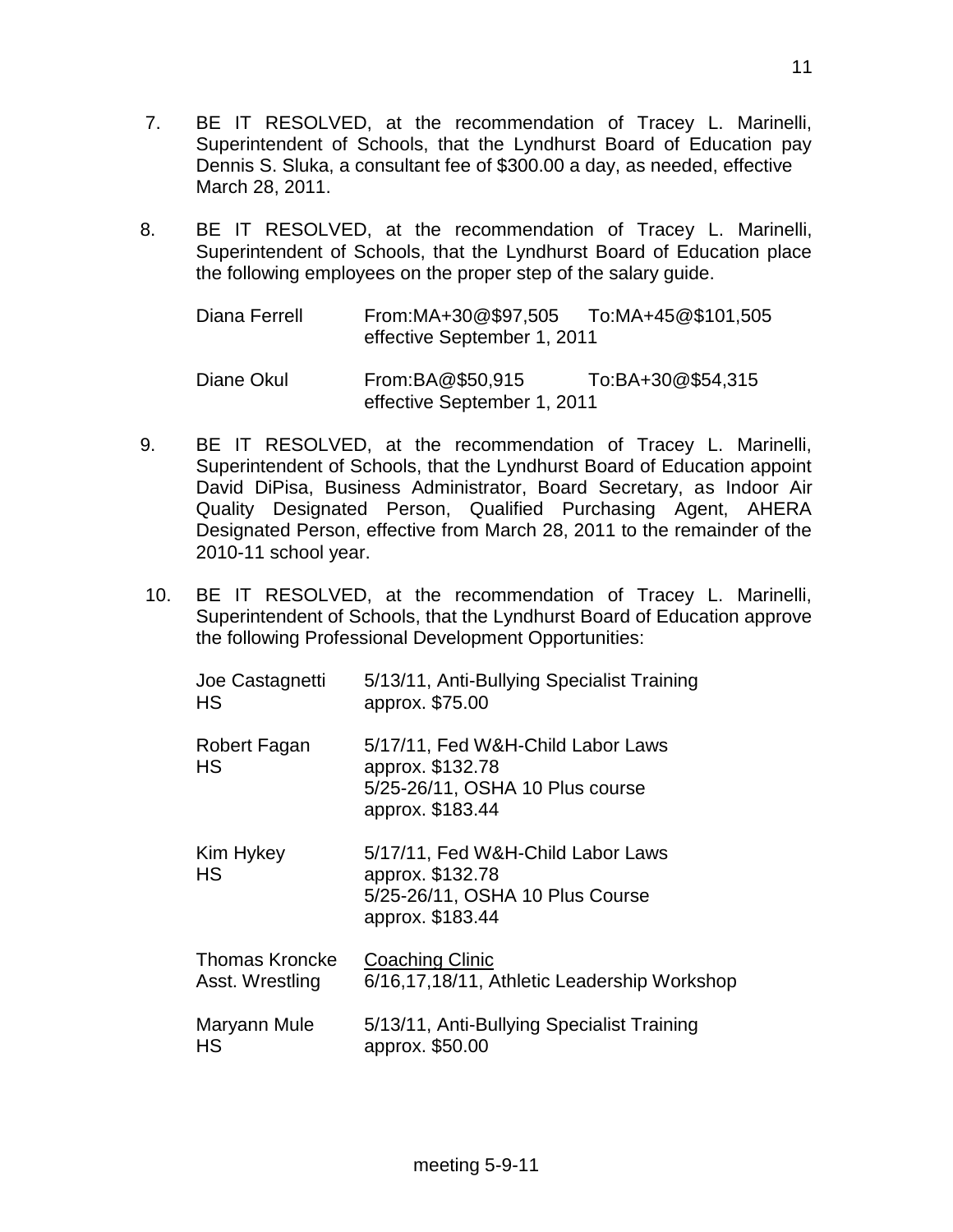| Jill Tozduman  | 5/13/11, Anti-Bullying Specialist Training |
|----------------|--------------------------------------------|
| HS             | approx. \$75.00                            |
| Linda Webb, RN | 4/15/11, Childhood Neurology               |
| <b>F/JCS</b>   | approx. \$201.50                           |

- 11. BE IT RESOLVED, at the recommendation of Tracey L. Marinelli, Superintendent of Schools, that the Lyndhurst Board of Education reappoint Audrey Gordon Mezei as a part-time School Psychologist, effective September 1, 2011. Mrs. Mezei will do psychological evaluations on a per case basis, write a comprehensive report and attend the student's eligibility or ineligibility for a fee of \$365.00 per student. She will be called upon to test a student on an as needed basis.
- 12. BE IT RESOLVED, at the recommendation of Tracey L. Marinelli, Superintendent of Schools, that the Lyndhurst Board of Education reappoint Nancy Colacurcio-Brillo as a part-time LDT-C, effective September 1, 2011. Ms. Brillo will do Initial Evaluations in addition to any Re-Evaluations and Annual Reviews for students for a fee of \$340.00 per student.
- 13. BE IT RESOLVED, at the recommendation of Tracey L. Marinelli, Superintendent of Schools, that the Lyndhurst Board of Education approve the following ABA Therapists for the 2011-12 school year. These therapists will assist two classified students starting July 1, 2011.

Laura Gustad Frank Fabiano

- 14. BE IT RESOLVED, at the recommendation of Tracey L. Marinelli, Superintendent of Schools, that the Lyndhurst Board of Education approve Melissa DeJulia as a 1:1 aide for one classified student in the ECLC program in HoHoKus, as per IEP, for the 2011-11 school year. Ms. DeJulia will also be needed for the extended summer program in July at a rate of \$14.00 per hour.
- 15. BE IT RESOLVED, at the recommendation of Tracey L. Marinelli, Superintendent of Schools, that the Lyndhurst Board of Education approve the attached revised job description for, Director Maintenance and Custodians.
- 16. BE IT RESOLVED, at the recommendation of Tracey L. Marinelli, Superintendent of Schools, that the Lyndhurst Board of Education accept the volunteer services of Dr. Robert Haley, Chiropractor, to the Lyndhurst High School athletic medical staff, for the 2011-12 school year.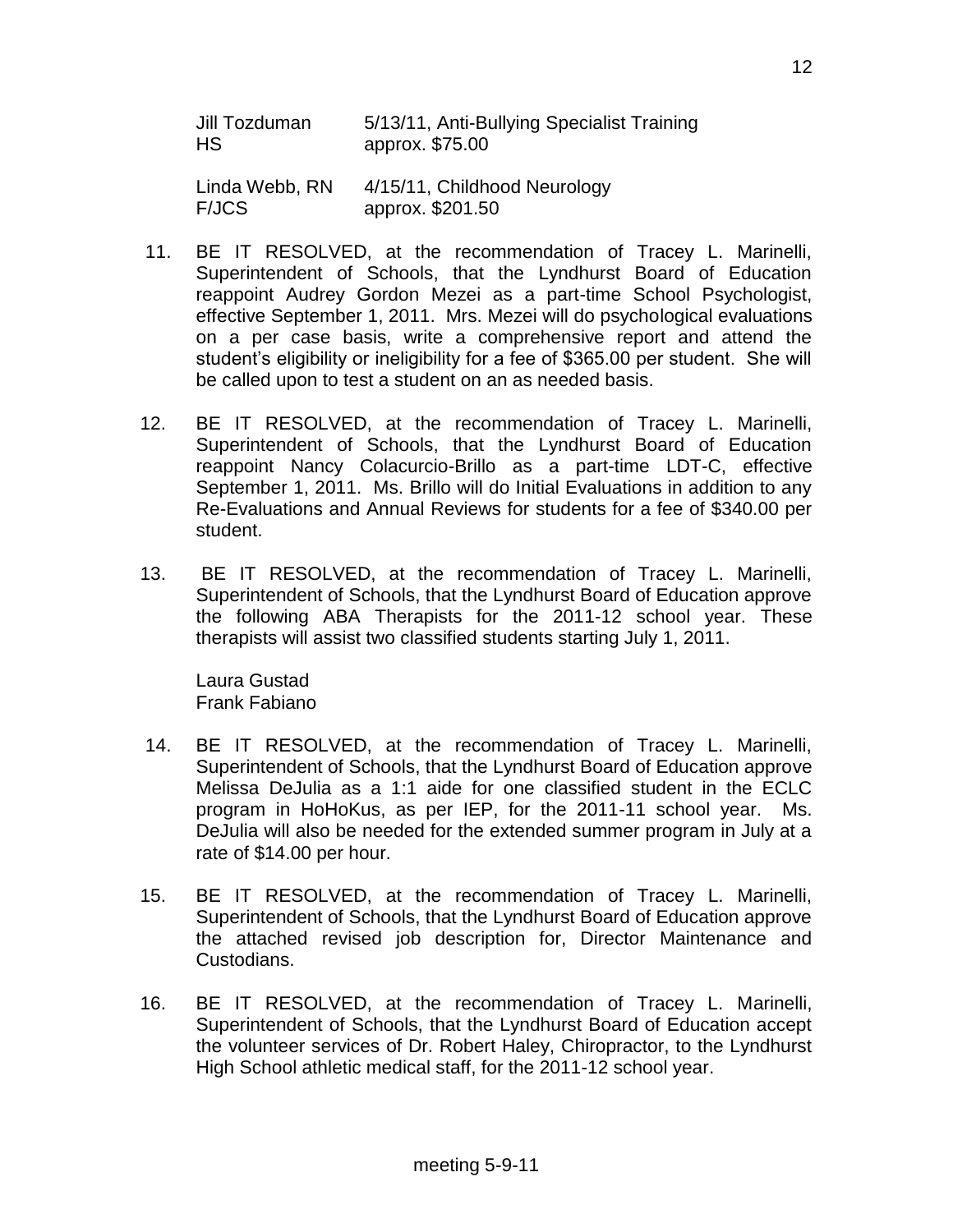17. BE IT RESOLVED, at the recommendation of Tracey L. Marinelli, Superintendent of Schools, that the Lyndhurst Board of Education approve the following non-paid assistant coaches for the 2011 spring sport season.

David Rasczyk – Boys Track

18. BE IT RESOLVED, at the recommendation of Tracey L. Marinelli, Superintendent of Schools, that the Lyndhurst Board of Education approve the following for the 2010-11 school year. Employment will be provisional, subject to authorization approval for emergent hiring pending completion of criminal history background check, and subject to submission of all required application documents.

Flor Rogers Sub Custodian

- 19. BE IT RESOLVED, at the recommendation of Tracey L. Marinelli, Superintendent of Schools, that the Lyndhurst Board of Education approve David Rasczyk, college student, as a sub custodian for the 2011 summer only.
- 20. BE IT RESOLVED, at the recommendation of Tracey L. Marinelli, Superintendent of Schools, that the Lyndhurst Board of Education grant the following college students permission to do their observation, etc., in the Lyndhurst Public School, in order to fulfill their course requirements.

| Luciann Rapetti<br>Northampton Community<br>College | Observation, 2 hours, on 3/15/11<br>Roosevelt, grade 3                           |
|-----------------------------------------------------|----------------------------------------------------------------------------------|
| Toni Ann Sullivan<br><b>Caldwell College</b>        | Observation, 30 hours<br>starting week of 3/21/11<br>Franklin, grade 3 & 4       |
| Lauren Kohn<br><b>Walden University</b>             | Field Experience, 40 hours<br>starting May 2011<br>Roosevelt w/Principal         |
| Michael Brown<br><b>Kean University</b>             | Junior Practicum, 45 hours<br>September - December 19, 2011<br>Jefferson, PE     |
| <b>Burcu Kulaksiz</b><br><b>Caldwell College</b>    | Observation, 40 hours<br>September 12 - December 16, 2011<br>Washington, grade 8 |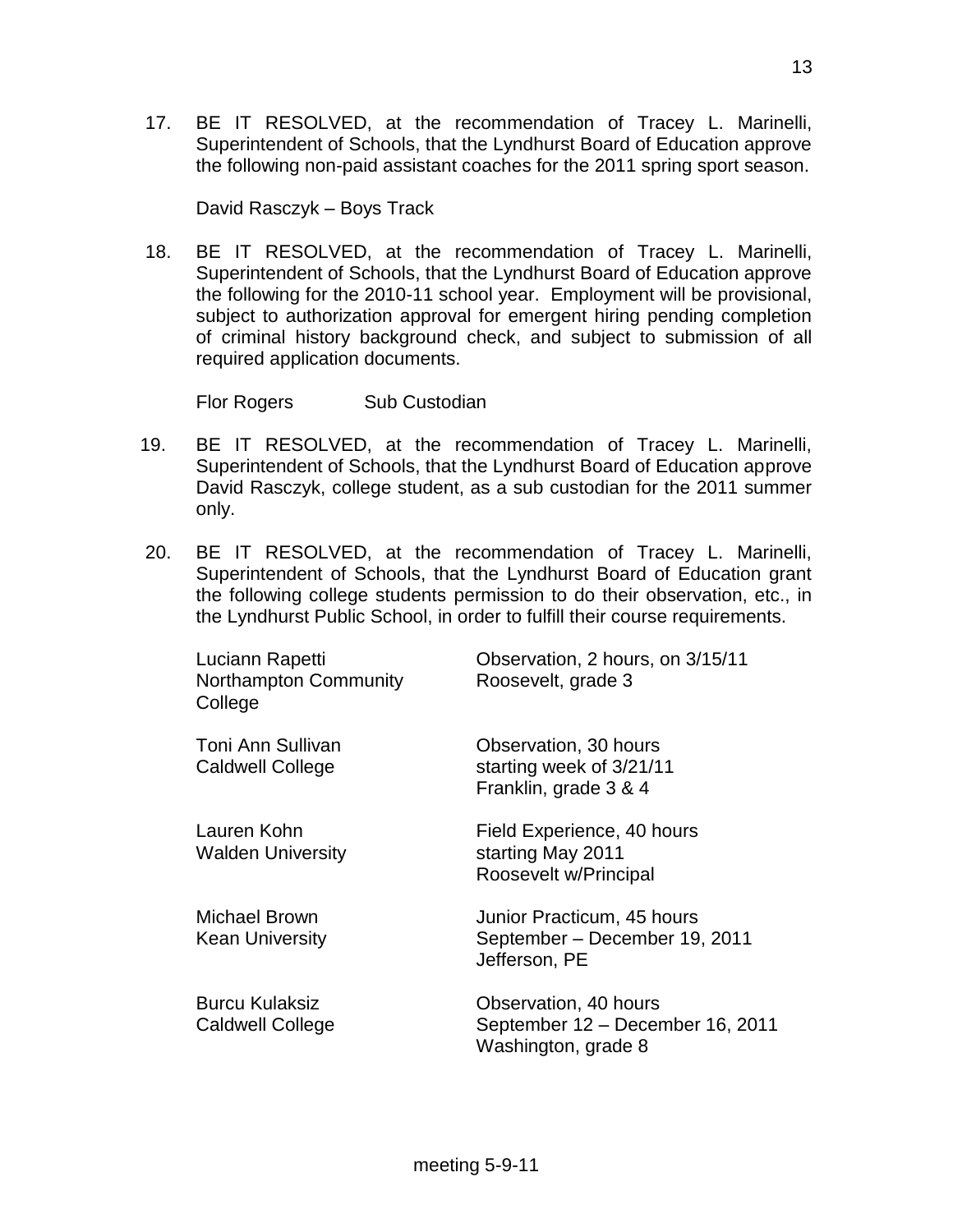- 21. BE IT RESOLVED, at the recommendation of Tracey L. Marinelli, Superintendent of Schools, that the Lyndhurst Board of Education approve Isabella Perim , student from Ramapo College, as a volunteer with Diana Falco, High School English, from May 9 – June 17, 20ll.
- 22. BE IT RESOLVED, at the recommendation of Tracey L. Marinelli, Superintendent of Schools, that the Lyndhurst Board of Education approve the attached list of sub teachers for the 2010-11 school year. Employment will be provisional, subject to authorization approval for emergent hiring pending completion of criminal history background check, and subject to submission of all required application documents.

# Unfinished Business

- 1. James Hooper's name to be added to Legislative Committee on list of LBOE Committees 2011-2012.
- 2. Ronald Grillo spoke about the Facility Upgrade Committee.
- 3. William Barnaskas asked about coverage assignments for each school's graduation.

# Public Comments

Agenda Items

Annie Rowe – passed

Non-Agenda Items

Michele Miller (Roosevelt) – Made suggestions for lunch program

- 1. Westwood PayForIt.net
- 2. Ala Carte Menu Them (\$1.80) We (\$3.50)
- 3. Bldg. improvement time lines
- 4. Website:
	- a. Link student accomplishments
	- b. Strategy Plan/Goals
	- c. Bldg. Improvements
	- d. State DOE
	- e. "Quotes example missing strategies"
- 5. Loss of clubs/activity fee
- 6. Non-Athletes in bldg. to 4-4:30
- 7. Electronic newspaper
- 8. Re-registration of all students
- 9. Teaching inventory/Smart Board
- 10. Grant committee